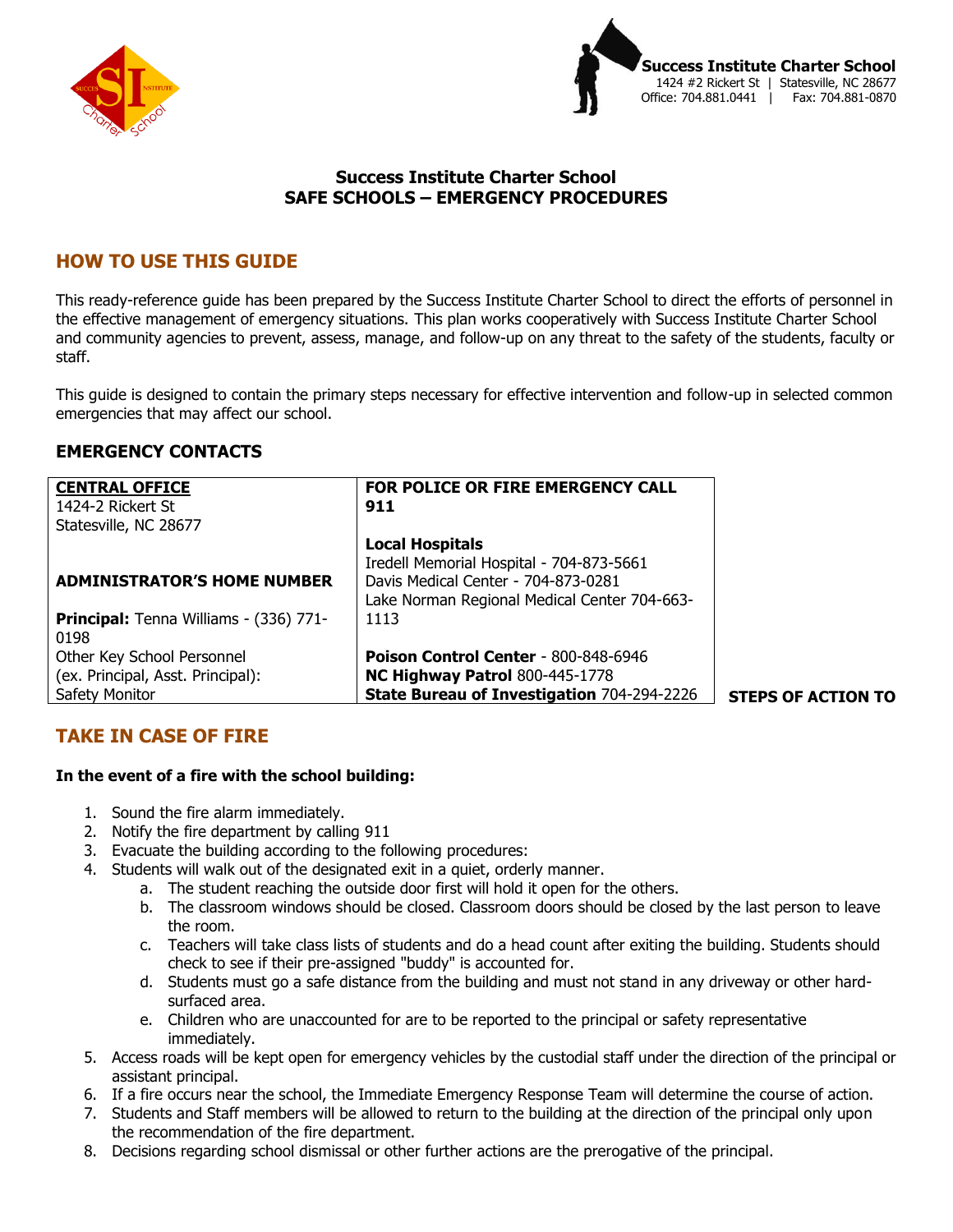



# **STAFF ROLES AND RESPONSIBILITIES**

| <b>Principal</b> |    |                                       | Teachers                                   |
|------------------|----|---------------------------------------|--------------------------------------------|
|                  |    | 1. Supervise evacuation and check for | 1. Evacuate Students                       |
|                  |    | injuries.                             | Make sure classroom windows and<br>2.      |
|                  | 2. | Assign roles to auxiliary persons as  | doors are shut.                            |
|                  |    | needed.                               | 3. Take Roll.                              |
|                  | 3. | Keep access roads open.               | Notify principal or assistant of any<br>4. |
|                  | 4. | Administer first aid if necessary     | missing students.                          |
|                  |    |                                       | 5. Assure students and keep them calm.     |
| <b>Secretary</b> |    |                                       |                                            |
|                  | 1. | Phone 911 for emergency assistance    | <b>All Other Staff</b>                     |
|                  | 2. | <b>Phone Superintendent</b>           | Assist with evacuation                     |
|                  | 3. | Take emergency card file to evacuate  | Report to principal for assignments.       |
|                  |    | site.                                 | 3. Check bathrooms and other spaces        |
|                  |    |                                       | for students or other people.              |
|                  |    | <b>Safety Representative</b>          |                                            |
|                  | 1. | Locate fire and report to principal.  |                                            |
|                  | 2. | Keep access roads open                |                                            |

# **BOMB THREATS OR EXPLOSIONS**

If an explosive device is either present or alleged to be present in the school or on the premises, the fire alarm will sound and normal fire procedures will be used unless special instructions regarding a change of procedures is announced. It is recommended that not all the students evacuate to the stadium area in high schools. Other special situations may also arise.

\*Portable radios must not be used during a bomb threat incident.

# **STEPS OF ACTION TO TAKE IN CASE OF A BOMB THREAT OR EXPLOSION**

If a phone threat is made, obtain as many details as possible. (Use the check list on the following page.)

- 1. Activate the fire alarm. Follow the fire evacuation plan.
- 2. Call 911 for emergency assistance.
- 3. Evacuate the building and set up a headquarters at \_\_\_\_\_\_\_\_\_\_\_\_\_\_\_\_\_\_\_\_\_\_\_\_\_\_
- **4.** Staff should look for unusual or suspicious noises, devices or disturbances during evacuation but **DO NOT TOUCH ANYTHING THAT LOOKS SUSPICIOUS.**
- 5. In the case of explosion, protect your face and head from flying debris with arms, books, coats, etc.
- 6. Stay in this position until flying debris ceases.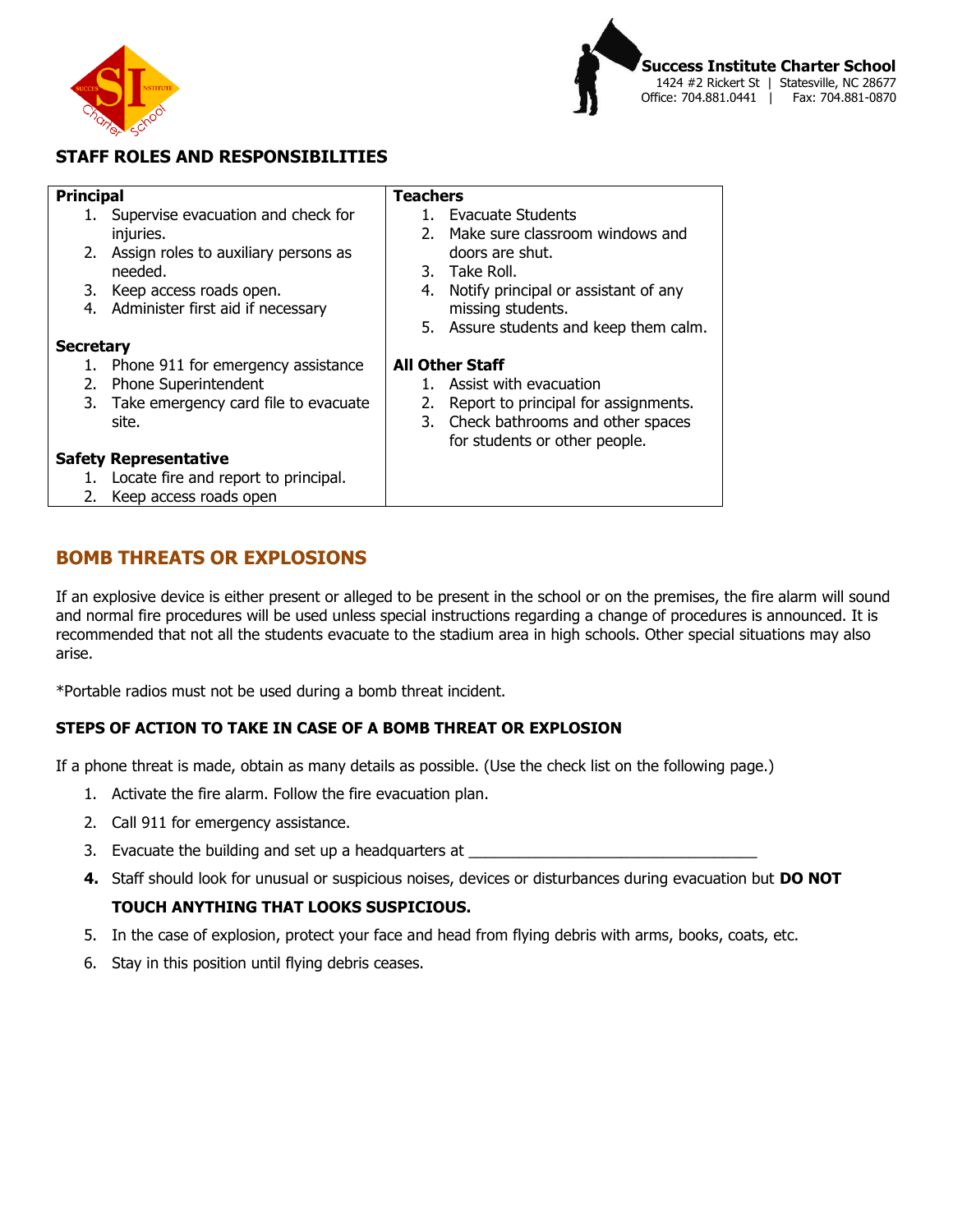



# **BOMB THREAT CALL CHECKLIST**

| Sex of caller? (Circle one) Male Female |  |  |
|-----------------------------------------|--|--|

## **Caller's Voice was: Threat language:**

| Calm<br>ragged     | excited<br>deep breathing | rapid<br>familiar | loud<br>raspy<br>distinct                 | Well spoken (educated)<br>foul<br>incoherent<br>irrational<br>message read by threat-maker<br>taped |
|--------------------|---------------------------|-------------------|-------------------------------------------|-----------------------------------------------------------------------------------------------------|
| nasal<br>disguised | accent<br>angry           | crying<br>slow    | clearing throat<br>cracking voice<br>lisp |                                                                                                     |
| deep<br>stutter    | soft                      | laughing          | slurred<br>normal                         |                                                                                                     |

# If the voice is familiar, who did it sound like? \_\_\_\_\_\_\_\_\_\_\_\_\_\_\_\_\_\_\_\_\_\_\_\_\_\_\_\_\_\_\_\_\_\_\_\_\_\_\_\_\_\_\_\_\_\_\_\_\_\_\_\_\_\_\_

# **Background sounds: (Circle all that apply)**

| Street noises | House Noises | factory machinery | clear     | TV             |
|---------------|--------------|-------------------|-----------|----------------|
| Animal Noises | Voices       | office            | motor     | other          |
| static        | local        | long distance     | PA system | Wireless Phone |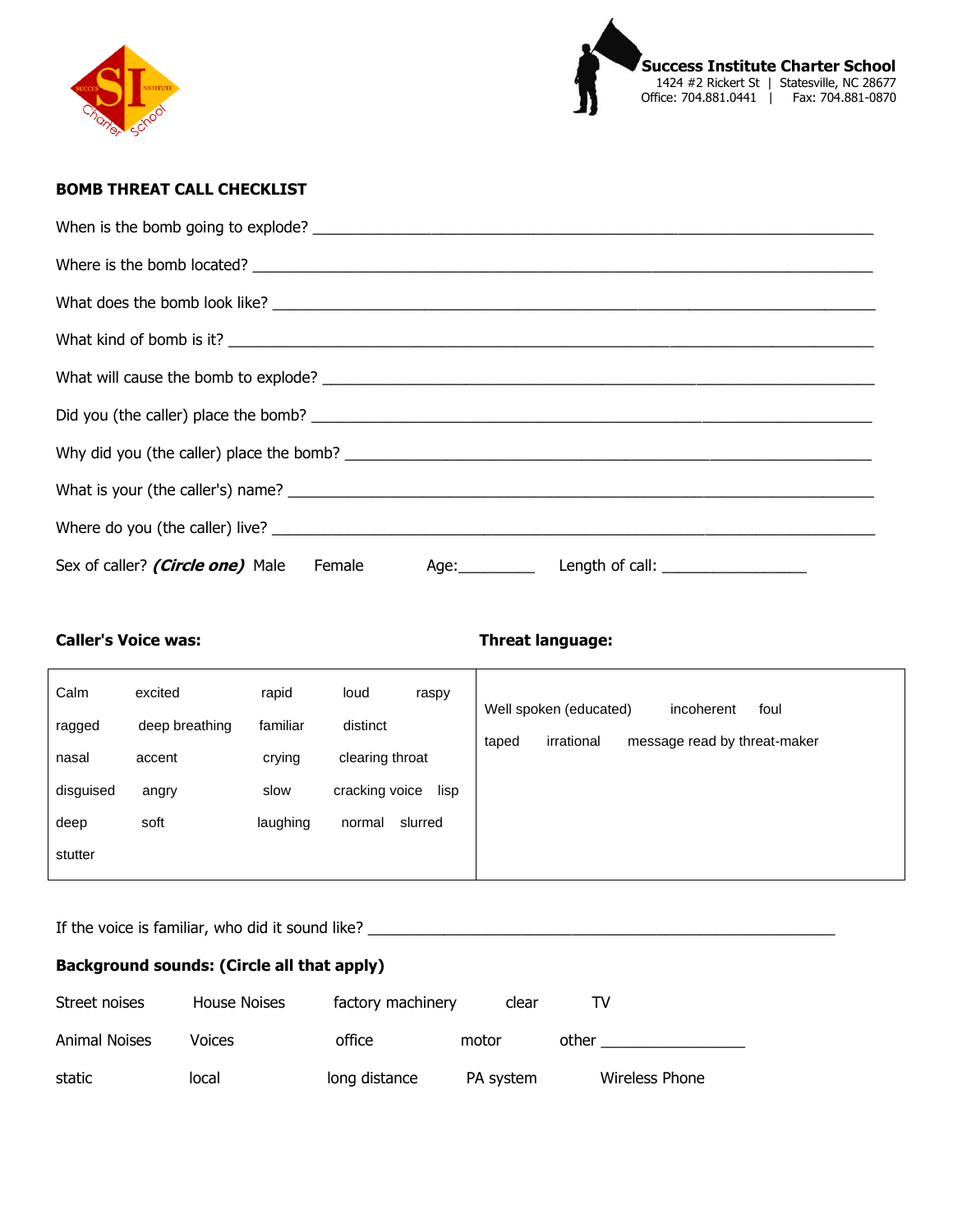



# **STAFF ROLES AND RESPONSIBILITIES**

#### **Principal**

- 1. Determine need for evacuation and notify staff accordingly.
- 2. Gather information from staff on anything suspicious.
- 3. Assess injuries.
- 4. Assign auxiliary persons to first aid assistance at evacuation site.

#### **Teacher**

- 1. Evacuate Students
- 2. Take Roll
- 3. Notify Principal of any missing students
- 4. Assure students and keep them calm

#### **Custodian**

- 1. Report to principal
- 2. Shut off natural gas or propane, if any
- 3. Keep access roads open

# **Secretary**

- 1. Phone 911 for emergency assistance
- 2. Phone superintendent
- 3. Take emergency card file to evacuation site

## **All Other Staff**

- 1. Assist with evacuation
- 2. Report to Principal for assignment
- 3. Check bathrooms and other spaces for students or other people
- **STUDENT DISTURBANCES**
	- 1. If the misbehavior is not serious, attempt to have students return to their normal school routine.
	- 2. Call for law enforcement assistance if the disruption continues or if injury occurs. Notify Central Office.
	- 3. If the behavior could result in injury or further disruption, try to get disruptive students or their leaders isolated from the general student body. You should have a predetermined, non-alarming code phrase that could be broadcast over the intercom to alert staff members that there is an incident taking place in the school and what their actions should be  $-$  i.e. locking classroom doors, etc.
	- 4. Your school's Immediate Emergency Response Team members should discern the bases for the problem and take action to address those concerns.
	- 5. Notify parents.
	- 6. Determine disciplinary action to take, if any
	- 7. Be prepared for the media to become involved. Notify the system Public Information Officer.
	- 8. Follow procedures as outlined in separate booklet, "How to handle the media in a Crisis".

## **RESPONSIBILITY CHECKLIST**

Members of Immediate Emergency Response Team:

Predetermined code phrase and resulting actions expected of classroom teacher:

| Person who will call Central Office, Police, Public Information Officer: __________________________ |  |  |
|-----------------------------------------------------------------------------------------------------|--|--|
| Person who will call Central Office, Police, Public Information Officer: __________________________ |  |  |
|                                                                                                     |  |  |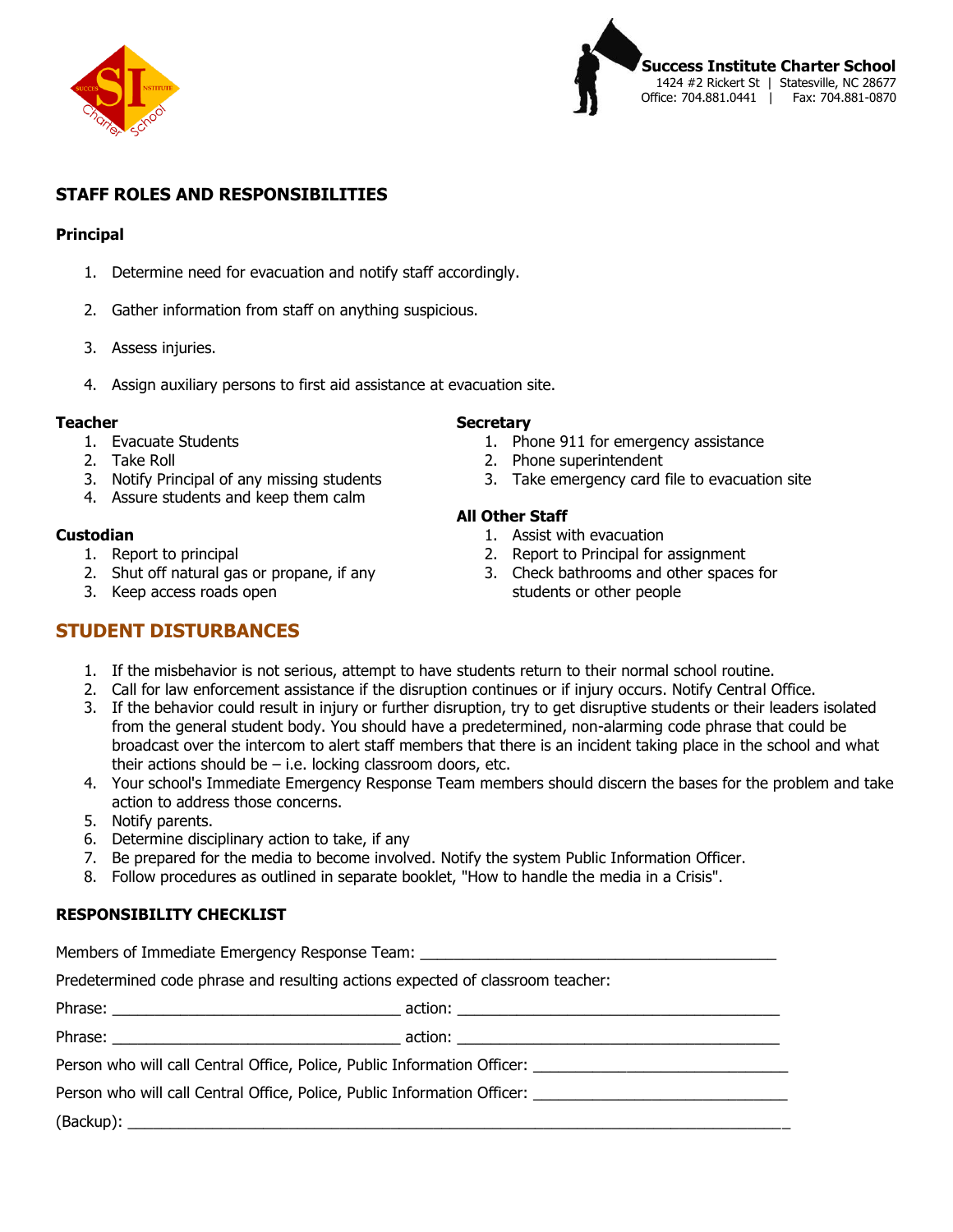![](_page_4_Picture_0.jpeg)

![](_page_4_Picture_1.jpeg)

# **STAFF ROLES AND RESPONSIBILITIES**

#### **Principal**

- 1. Supervise the student body and maintain contact with all staff. Assign duties as necessary.
- 2. Gather information on weather conditions
- 3. Provide any first aid necessary.

#### **Secretary**

- 1. Remain near the phone in the office
- 2. Phone superintendent
- 3. Phone 911 for emergency assistance if necessary.

#### **All Other Staff**

1. Report to principal for assignments

#### **Safety Monitor**

1. Serve as weather spotter looking southwest from a window or doorway.

#### **Teacher**

- 1. Supervise his or her own class
- 2. Follow emergency procedures to get students to shelter area
- 3. Take roll
- 4. Notify principal or assistant principal of any missing students.
- 5. Assure students and keep them calm and quiet

# **UNWANTED INTRUDER/ SUSPICIOUS PERSONS**

#### **General Procedures:**

- 1. All visitors must report through the front security.
- 2. All visitors to school should report to the office before proceeding anywhere in the building.
- 3. All visitors should be asked to sign in immediately upon entrance and accompanied by a school staff member.
- 4. School staff should stop all unidentified strangers on campus and inquire as to their business in the building. Contact the office to be sure they have registered or conduct them to the office to register.
- 5. In the case of a student run-away or abduction, the school should keep photos on file of every student.
- 6. Determine disciplinary action to take, if any.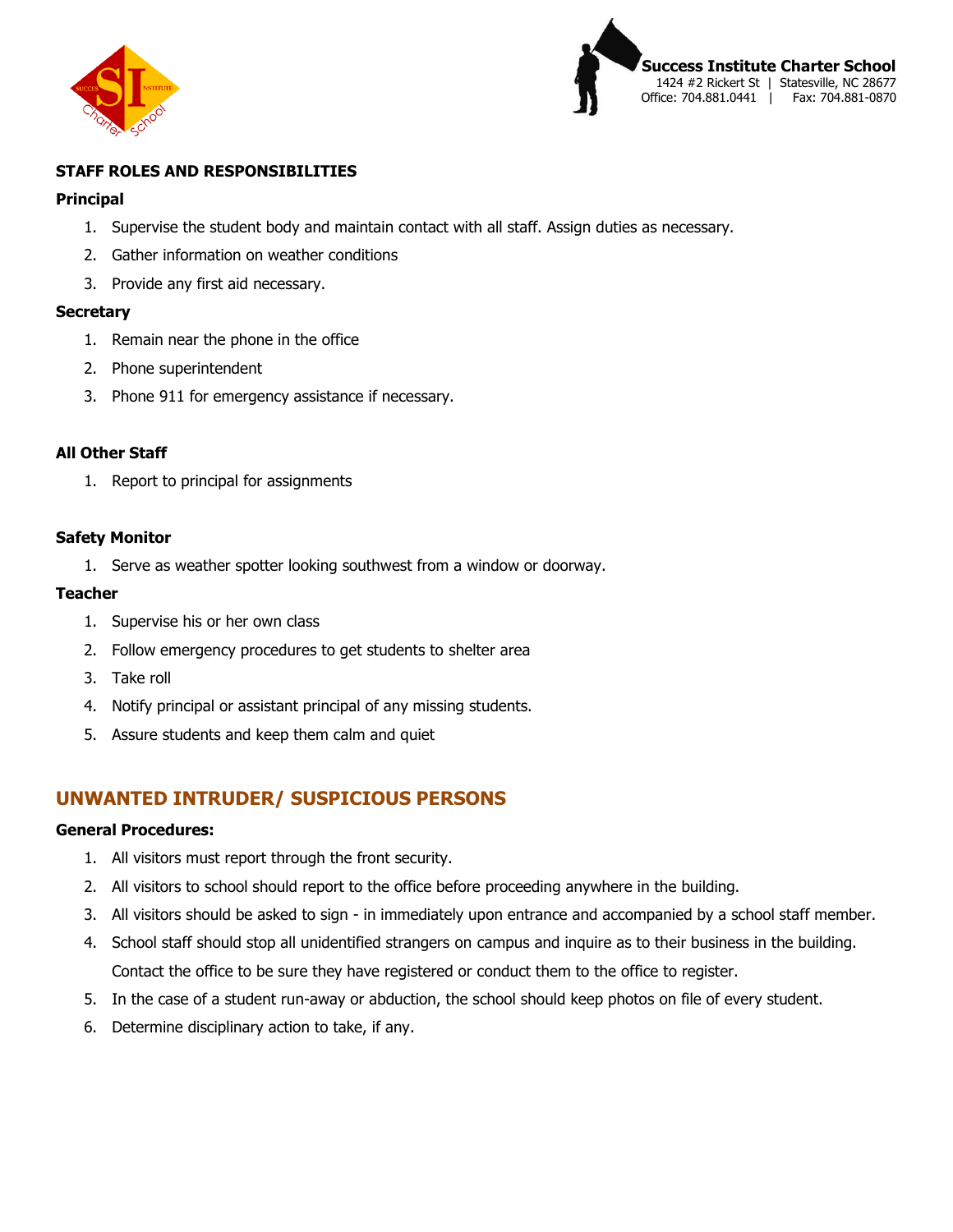![](_page_5_Picture_0.jpeg)

![](_page_5_Picture_1.jpeg)

### **In case of a hostile intruder:**

- 1. Ask unwanted intruder to leave the campus. Call law enforcement.
- 2. If the intruder becomes violent, signal teachers to lock their classroom doors via a predetermined code signal broadcast over the intercom. Call Central Office.

Our Lockdown Code Phrase is:

The All-Clear Code Phrase is: \_\_\_\_\_\_\_\_\_\_\_\_\_\_\_\_\_\_\_\_\_\_\_\_\_\_\_\_\_\_\_\_\_\_\_\_\_\_\_

- 3. If it becomes necessary to evacuate some students from the building, staff members so designated by the principal will come to the classroom to direct the class to a safe position.
- 4. If it becomes necessary to evacuate all students from the building, one of two things could happen:
	- a. The fire alarm will sound or,
	- b. Another predetermined code phrase will be broadcast through the bull horn.

# Our evacuation code phrase is: \_\_\_\_\_\_\_\_\_\_\_\_\_\_\_\_\_\_\_\_\_\_\_\_\_\_\_\_\_\_\_\_\_\_\_\_\_\_\_\_\_\_\_\_\_\_\_\_\_\_\_\_\_\_\_\_\_\_\_\_\_\_\_\_\_\_\_\_\_\_\_\_

# **Teachers should follow their regular fire drill plans unless advised otherwise. ROLES**

**Principal:** Take charge of the situation until, if needed, police arrive, Supervise all actions including evacuations, in relation to safety of students and staff.

**Other Administrative Staff:** Assist principal as directed.

**Secretary:** Make any broadcasts. Call police. Aid in communications as principal directs.

**Safety Monitor:** Aid in evacuation and other activities as principal directs.

**Teachers:** Stay with and protect students. Keep children calm and in good order. Take roll. Provide first aid if needed.

#### **After the incident:**

Prepare immediate communication for parents.

# **ACCIDENT, SERIOUS INJURY, OR ILLNESS**

**Definition:** Emergency where one or many are sick or injured. Immediate concern is to aid the injured or sick student(s). Examples: boiler explosion, school bus accident.

#### **Incident Which Occurs on Campus**

#### **Steps of Action**

1. Contact building Principal and stay with injured or sick person.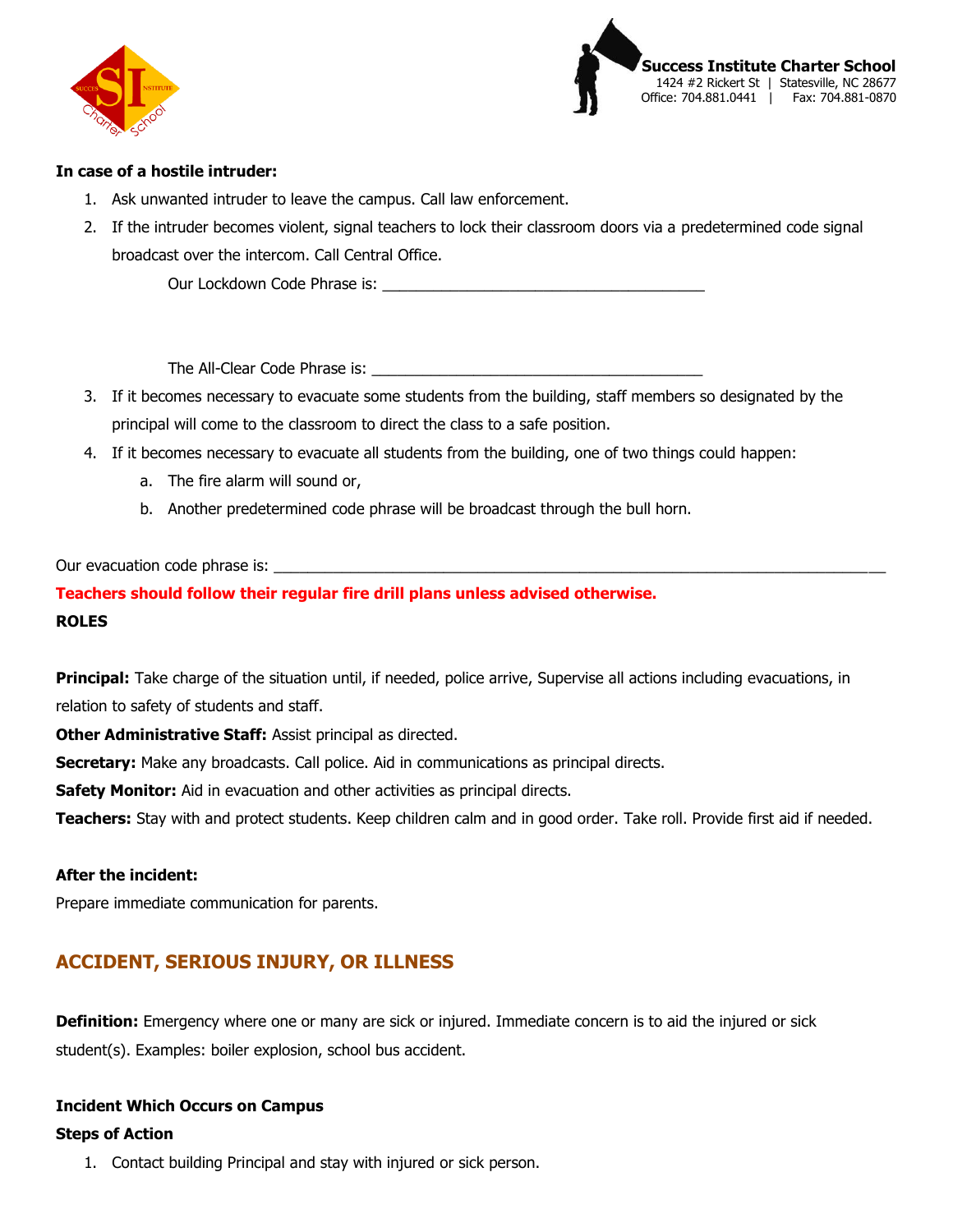![](_page_6_Picture_0.jpeg)

![](_page_6_Picture_1.jpeg)

- 2. Secretary will contact parent(s) or guardian(s) and/or emergency services by calling 911.
- 3. Staff member trained in first aid should use those skills as needed. Teachers should stay with their own class to assess first aid needs, calm children, take roll and keep order unless needed elsewhere in a lifesaving capacity. All classes should be under direct supervision of an adult at all times.

Staff members trained in First Aid are: Staff members trained in CPR are:

# **Incident Which Occurs Off School Grounds: Bus Travel**

- 1. Prior to leaving school with students, staff members should have the following information at hand:
- 2. List of all students on trip and their bus seat assignments
- 3. All students leaving school grounds for any school sponsored event should be paired up with a "Buddy" and "Buddy" checks should be made with the group. Bus Drivers and staff members are trained to administer first aid.

## **Steps of Action:**

- 1. Identify students who require first aid. If it is necessary to stay with an injured individual, assign supervisory responsibilities to alternative personnel.
- 2. Call 911
- 3. Contact Principal.
- 4. Other School administrators or secretary will remain at the school to help provide information to parents.
- 5. Have police crime tape removed/clean area before students return to campus, if at all possible.
- 6. Keep staff updated on events and circumstances.
- 7. Emphasize the need to provide hard facts in reducing rumors.
- 8. Be highly visible to show presence, support, and control of situation.
- 9. Restrict campus visitors until crisis is resolved.
- 10. Announce situation to entire school. Provide facts to reduce rumors and fantasies. Extend time of first class of the day if necessary.
- 11. Arrange for selected class visits to speak to students.
- 12. Follow-up with short faculty meetings, planning period meetings, or after-school meeting to review facts of incident and role of faculty in assisting with the situation. Allow faculty an opportunity to share their experiences and suggestions.
- 13. Make arrangements for rescheduling for researching standardized testing programs or other canceled activities.
- 14. Make arrangements for excused absences for students wishing to attend funeral.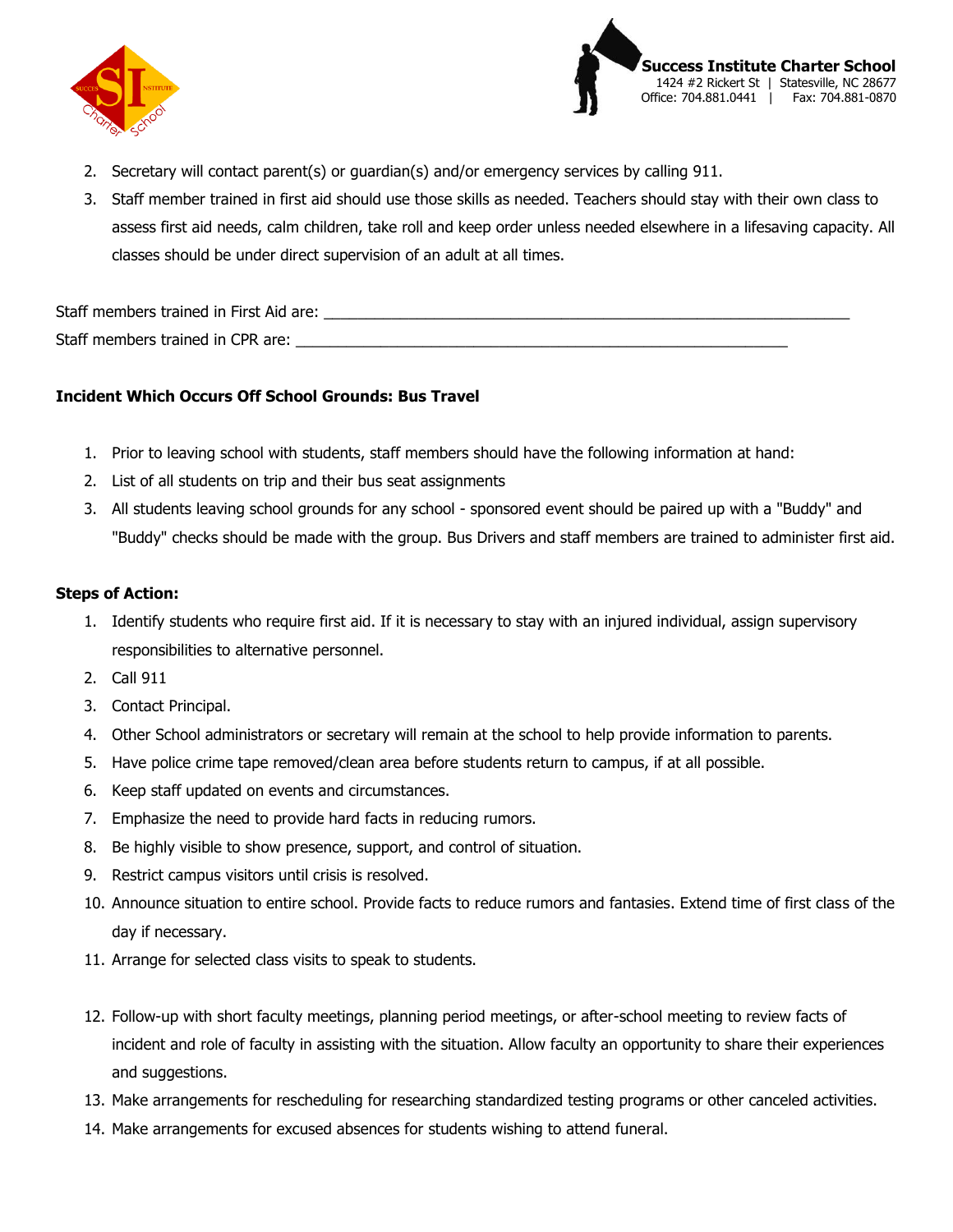![](_page_7_Picture_0.jpeg)

![](_page_7_Picture_1.jpeg)

## **COUNSELOR'S RESPONSIBILITIES**

- Establish an area for counseling (individual and group)
- Reschedule day's activities depending upon the needs of the school. Cancel appointments and meetings not of an emergency nature.
- Request transfer of additional secretarial help or volunteers from faculty or other schools to answer phones, etc.
- Identify faculty/staff that are in need of mental health support service. Utilize guidance.
- Identify and coordinate crisis intervention personnel who can work with groups or individuals. Maintain list of student counseled. Make follow-up calls to parents of students in distress and make recommendations for the parent to provide support.

## **CRISIS RECOVER TEAM LEADER RESPONSIBILITIES**

- 1. Meet with Administration and assist in assigning responsibilities.
- 2. Meet with crisis recovery team. Involve only previously trained responders.
- 3. Assist with faculty meetings and other activities as needed.
- 4. Coordinate counseling recovery effort.
- 5. Facilitate debriefing of counseling recovery responders.

#### **MEDIA RESPONSIBILITIES**

- 1. School crisis recovery teams will refer all media questions to the Public Information officer unless specifically directed to meet with the media.
- 2. Identify limits for media access (time and location)
- 3. Provide handouts of planned school activities to handle the loss/crisis. Emphasize positive action being taken.
- 4. Direct phone calls of concern and questions to appropriate staff.
- 5. Provide a meeting for concerned parents and others to provide input or suggestions to help students and/or request a speaker from a recognized local community mental health organization (as needed).

#### **FACULTY RESPONSIBILITIES**

- 1. Identify students who would like an opportunity to attend a group individual counseling session.
- 2. Identify students obviously in distress and talk with them or have another student help escort them to a group or individual counseling activity.
- 3. If class has a large number of distressed students, send special notification to guidance office.
- 4. Shorten and structure assignments. Postpone and reschedule tests as needed.
- 5. Provide an opportunity for students to discuss the loss, stages of grief, sharing loss and what they have learned. Ask the crisis team for support as needed.
- 6. If students are restless, get them active and focused on a project for the family of the victim(s). Examples: books, letters, pictures, ideas for a memorial service.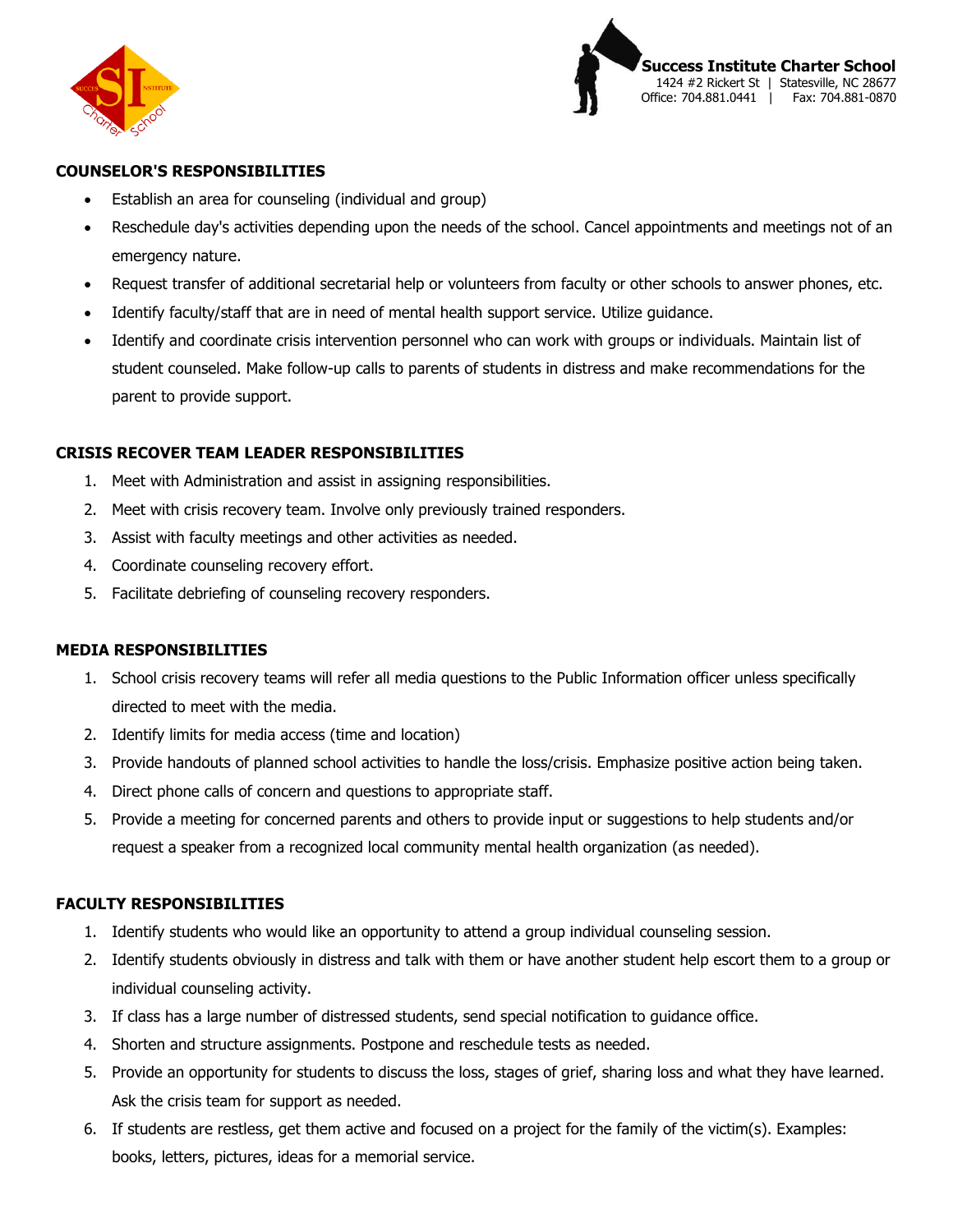![](_page_8_Picture_0.jpeg)

![](_page_8_Picture_1.jpeg)

- 7. Encourage support network in school (per counselors, club members).
- 8. Acknowledge emotions through discussion and involvement in constructive activities in classroom.
- 9. Discuss funeral to prepare students who plan to attend. Answer questions.
- 10. Rearrange seating in class when it seems appropriate.

# **TORNADO**

## **Definitions**

**Tornado Watch:** Conditions are favorable for tornado or severe weather. Make staff aware, but take no action.

**Tornado Warning:** tornado has been sighted - take shelter immediately.

The Tornado alert weather monitor should be located within hearing distance of office personnel at all times.

## **STEPS OF ACTION TO TAKE IN CASE OF A TORNADO WARNING**

#### This is also procedure for a Tornado Drill

- 1. The signal for a tornado warning should be made using the portable bull horn to notify teachers by announcement in the hallways.
- 2. Students should proceed to their designated position against the wall in the hallways and assume a kneeling position, head down, with hands covering their heads.
- 3. Students in unsafe locations (such as mobile classrooms) will go to pre-assigned locations at the direction of the teacher. Teachers will know where to take students for their classrooms. Evacuation routes will be posted in each class.
- 4. Teachers are to close classroom doors after students exit into hallways.
- 5. Quiet is extremely important to that any necessary directions may be called down the hallway.
- 6. Teachers should keep their class rosters with them during the emergency and to verify student classroom counts. Students should be aware of the whereabouts of their preassigned "buddy".
- 7. In an outside office, blinds are to be closed on windows and office personnel are to use telephones in the inner office away from glass windows.
- 8. Under no circumstance are students to be in rooms on the west side of the building, in the gym, cafeteria, or portable classrooms during a tornado or tornado drill.
- 9. During a tornado watch, a weather spotter the safety monitor- should be posted in a southwest area and should notify the office if a tornado is sighted.
- 10. If a tornado is sighted, call 911
- 11. The all-clear signal will be verbally announced by the principal or principal's designee.
- 12. If a tornado should hit the school, the principal will determine when and if the building should be evacuated and to what extent should be evacuated.
- 13. Call 911 for emergency assistance.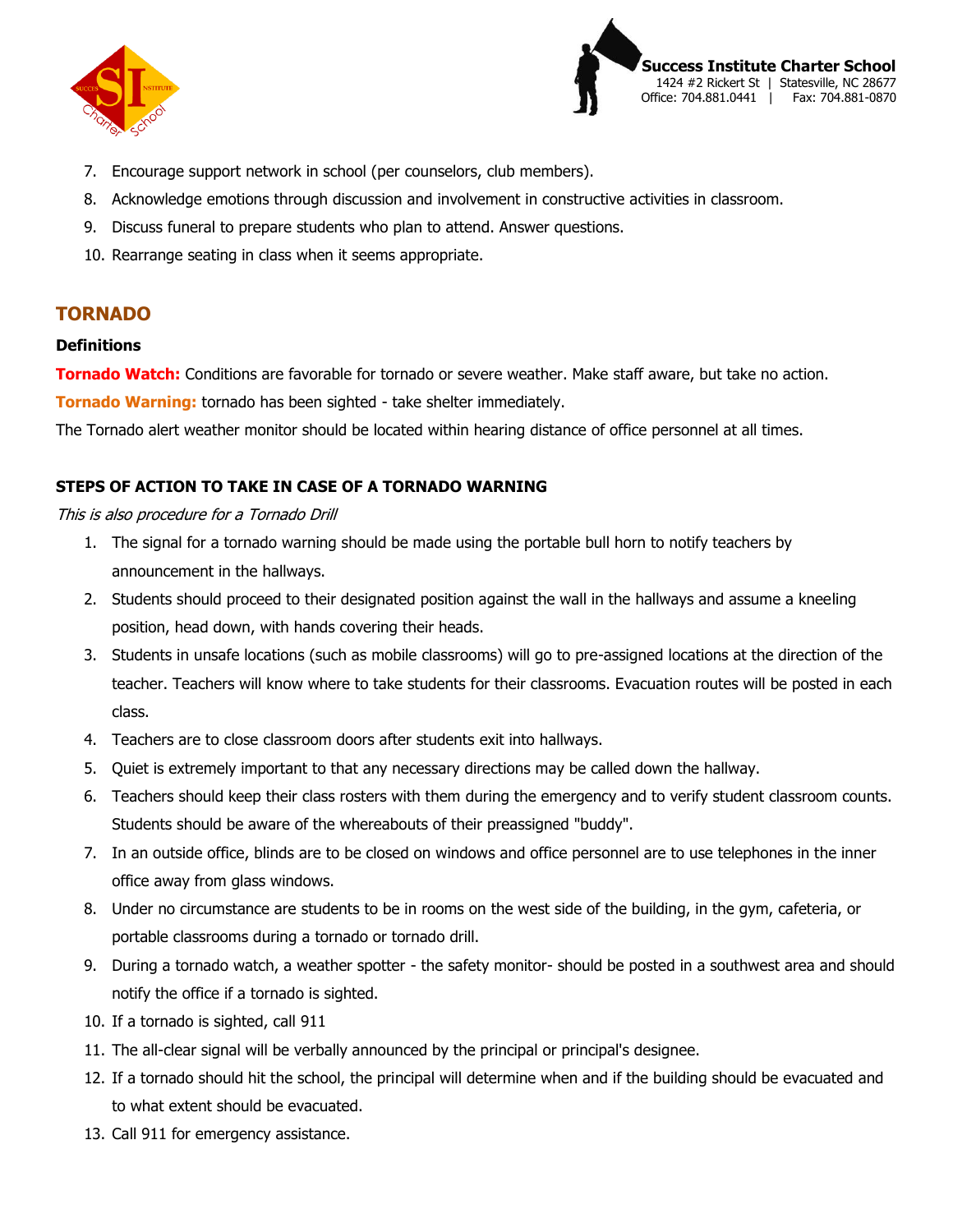![](_page_9_Picture_0.jpeg)

![](_page_9_Picture_1.jpeg)

14. The immediate Emergency Response Team and other staff members will act according to their roles to evaluate injuries, administer first aid and take other appropriate action.

## **STAFF ROLES AND RESPONSIBILITIES**

- 1. Supervise the student body and maintain contact with all staff. Assign duties as necessary
- 2. Gather information on weather conditions.
- 3. Provide any first aid necessary

#### **Secretary**

- 1. Remain near the phone in the office
- 2. Phone superintendent
- 3. Phone 911 for emergency assistance if necessary

#### **Safety Monitor**

1. Serve as weather spotter looking southwest from a window or doorway.

#### **Teacher**

- 1. Supervise his or her own class
- 2. Follow emergency procedures to get students to shelter area
- 3. Take roll
- 4. Notify principal of any missing students
- 5. Assure students and keep them calm and quiet

# **Whenever a student, staff member or visitor on campus is injured by violent action, the following procedures should be followed.**

- 1. Notify Emergency assistance by calling 911.
- 2. Determine injuries and provide first aid as necessary.
- 3. Notify the Central Office and the Public Information Officer.
- 4. Restore calm by having students wither stay in class or return to class
- 5. Assess:

Code for a student with a gun: \_\_\_\_\_\_\_\_\_\_\_\_\_\_\_\_\_\_\_\_\_\_\_\_\_\_\_\_\_\_\_\_\_\_\_\_\_\_\_\_\_\_\_\_\_\_\_\_\_\_\_\_\_\_\_\_\_\_

Code for a student with a knife: \_\_\_\_\_\_\_\_\_\_\_\_\_\_\_\_\_\_\_\_\_\_\_\_\_\_\_\_\_\_\_\_\_\_\_\_\_\_\_\_\_\_\_\_\_\_\_\_\_\_\_\_\_\_\_\_\_

Staff members in our plan to be alerted:

**Note: If the faculty needs to be aware that someone on campus is in possession of a weapon, the code should be sued over the bullhorn along with the location of the person. Example: "The raffle committee is meeting in the Cafeteria"**

 $\_$  ,  $\_$  ,  $\_$  ,  $\_$  ,  $\_$  ,  $\_$  ,  $\_$  ,  $\_$  ,  $\_$  ,  $\_$  ,  $\_$  ,  $\_$  ,  $\_$  ,  $\_$  ,  $\_$  ,  $\_$  ,  $\_$  ,  $\_$  ,  $\_$  ,  $\_$  ,  $\_$  ,  $\_$  ,  $\_$  ,  $\_$  ,  $\_$  ,  $\_$  ,  $\_$  ,  $\_$  ,  $\_$  ,  $\_$  ,  $\_$  ,  $\_$  ,  $\_$  ,  $\_$  ,  $\_$  ,  $\_$  ,  $\_$  ,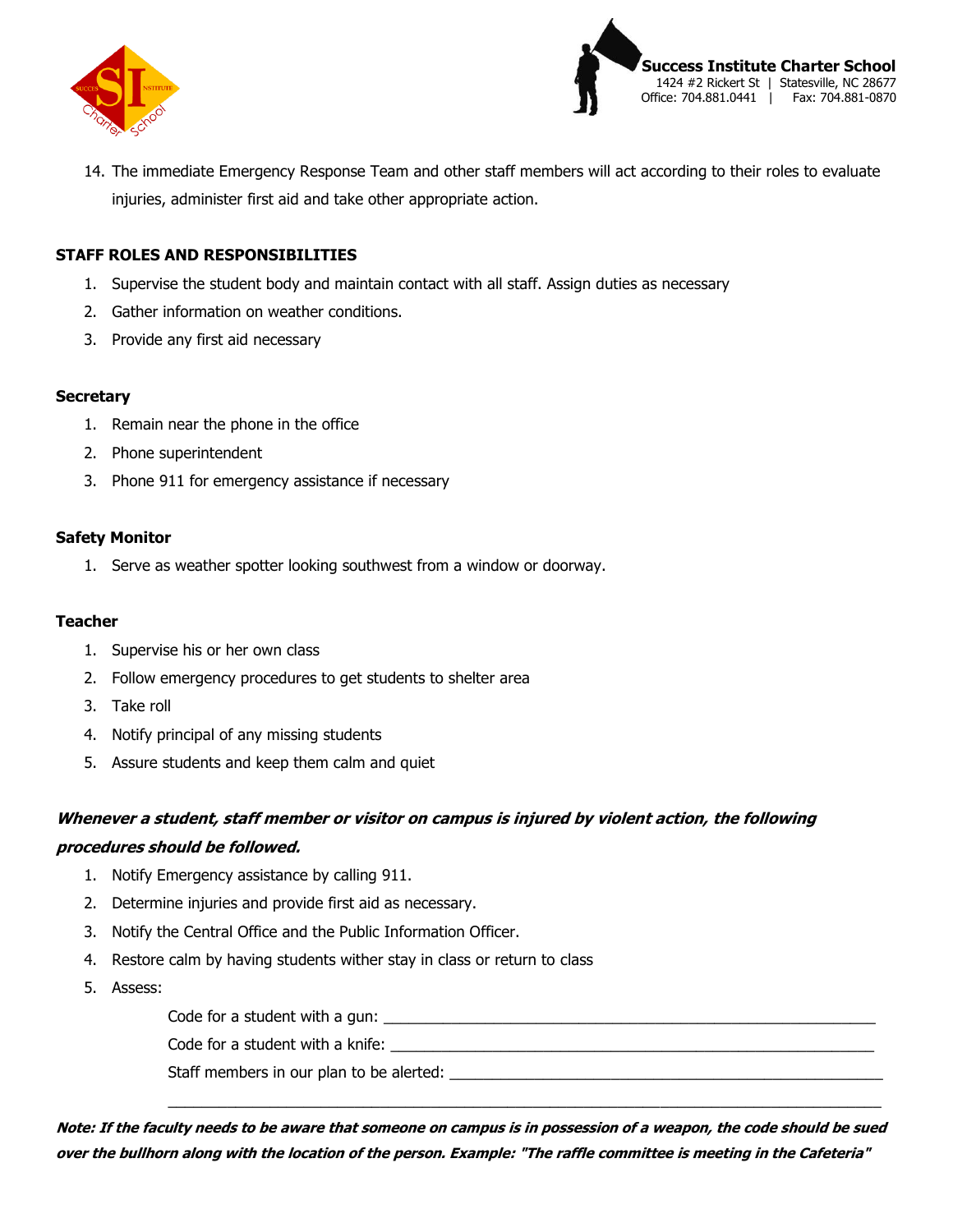![](_page_10_Picture_0.jpeg)

![](_page_10_Picture_1.jpeg)

- 6. If the weapon is a firearm, notify law enforcement.
- 7. Administrator or Teacher should quietly ask the student to accompany him or her to the office.
- 8. Depending on the situation, the student should be asked to surrender the weapon or declare its location.
- 9. Call the student's parent and take steps for suspension/expulsion
- 10. Assess the situation to determine follow-up steps.

Please note each staff team should work out their own codes and make sure all staff members have this information. These procedures should be reviewed by the entire staff each year.

# **STUDENT POSSESSION OF WEAPON ON CAMPUS**

Whenever a student is observed or reported to have a weapon on campus, the following precautions and procedures should be followed by the school administration and/or staff:

- 1. Identify the student and his or her location in the building.
- 2. Use a code signal to alert the appropriate staff:

Code for a student with a gun:

Code for a student with a knife:

Staff members in our plan to be alerted:

**Note: If the faculty needs to be aware that someone on campus is in possession of a weapon, the code should be used over the bullhorn along with the location of the person. Ex. "The raffle committee is meeting in the Cafeteria"**

- 3. If the weapon is a firearm, notify law enforcement.
- 4. Administrator or Teacher should quietly ask the student to accompany him or her to the office.

 $\_$  , and the set of the set of the set of the set of the set of the set of the set of the set of the set of the set of the set of the set of the set of the set of the set of the set of the set of the set of the set of th

- 5. Depending on the situation, the student should be asked to surrender the weapon or declare its location.
- 6. Call the student's parent and take steps for suspension/expulsion

 $\_$  , and the set of the set of the set of the set of the set of the set of the set of the set of the set of the set of the set of the set of the set of the set of the set of the set of the set of the set of the set of th

7. Assess the situation to determine follow-up steps.

# **Please note each staff team should work out their own codes and make sure all staff members have this information. These procedures should be reviewed by the entire staff each year.**

Whenever a student, staff member or visitor on campus is injured by violent action, the following procedures should be followed: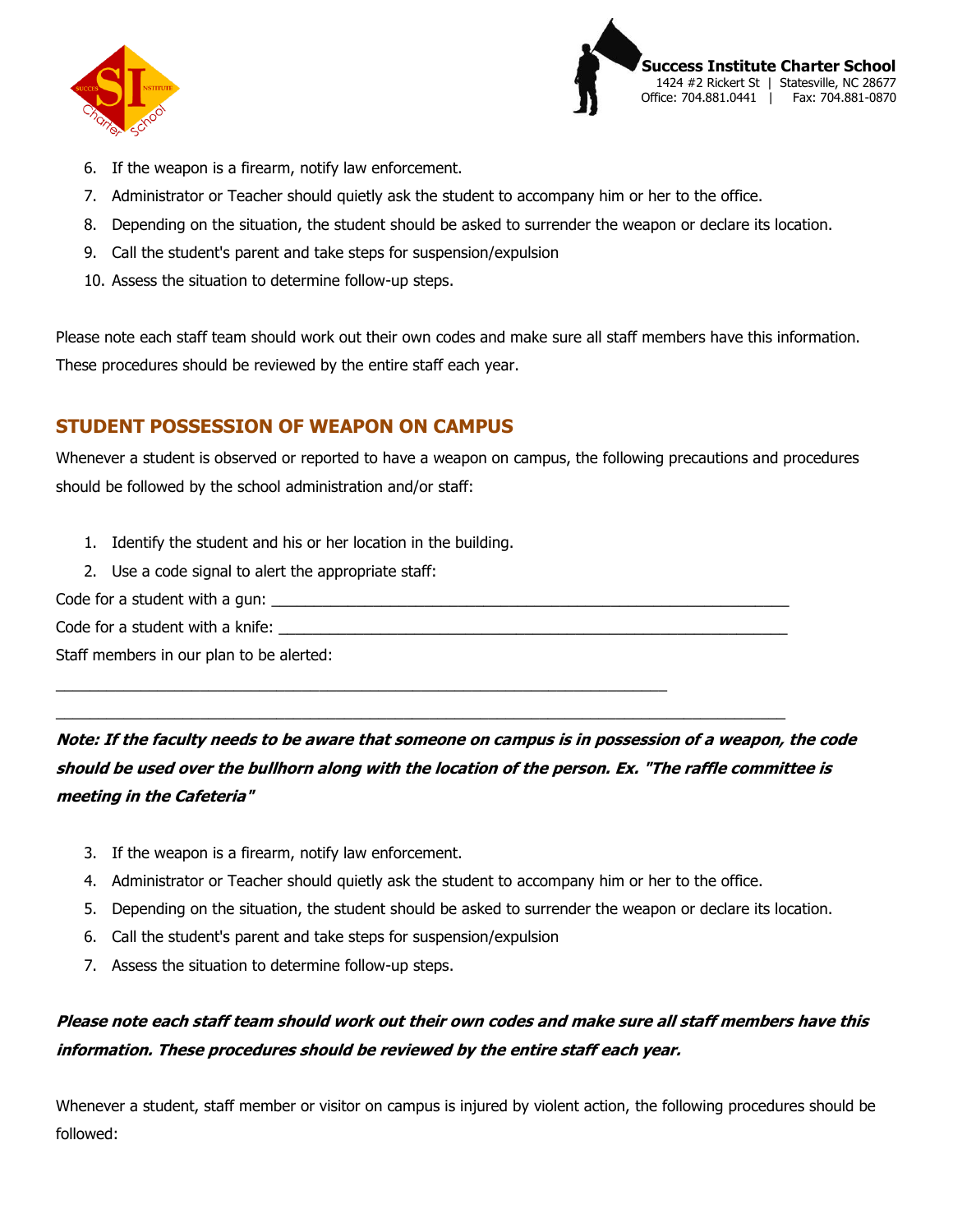![](_page_11_Picture_0.jpeg)

![](_page_11_Picture_1.jpeg)

- 1. Notify Emergency Assistance by calling 911.
- 2. Determine injures and provide first aid as necessary.
- 3. Notify the Central Office and the Public Information Officer.
- 4. Restore calm by having students either stay in class or return to class.
- 5. Assess the extent of the situation by determining who was involved or committed the act. Identify witnesses necessary.
- 6. Follow your school's crisis recovery plan for providing counseling and other trauma reduction activities that may be necessary.

#### **OUR PLAN:**

| Who calls 911:                                         |  |
|--------------------------------------------------------|--|
| Who calls Central Office & Public Information Officer: |  |

### **ROLES**

The principal serves as primary authority and spokesperson for the school. All other staff members should support the principal in their decisions and responsibilities.

# **HOSTAGE SITUATION PROCEDURES**

# **If a situation should arise where one or more persons hold students or staff hostage on the campus or in the school, the following steps should be taken.**

- 1. Notify Emergency Assistance by calling 911.
- 2. Use a prearranged signal, the bull horn or messengers to notify teachers to move classes or groups of students away from the hostage situation. Pre-established codes may be used, but the principal and staff members will have to use their best judgment on the safest way to evacuate students and staff.

#### **OUR LOCKDOWN CODE PHRASE IS:**

- 1. If it becomes necessary to evacuate some students from the building, staff members so designated by the principal will come to the classroom to direct the class to a safe position.
- 2. If it becomes necessary to evacuate all students from the building, one or two things could happen:
	- a. The fire alarm will sound, or
	- b. Another predetermined code phrase will be broadcast.

# **OUR EVACUATION CODE PHRASE IS:**

1. Teachers should follow their regular fire drill plans unless advised otherwise.